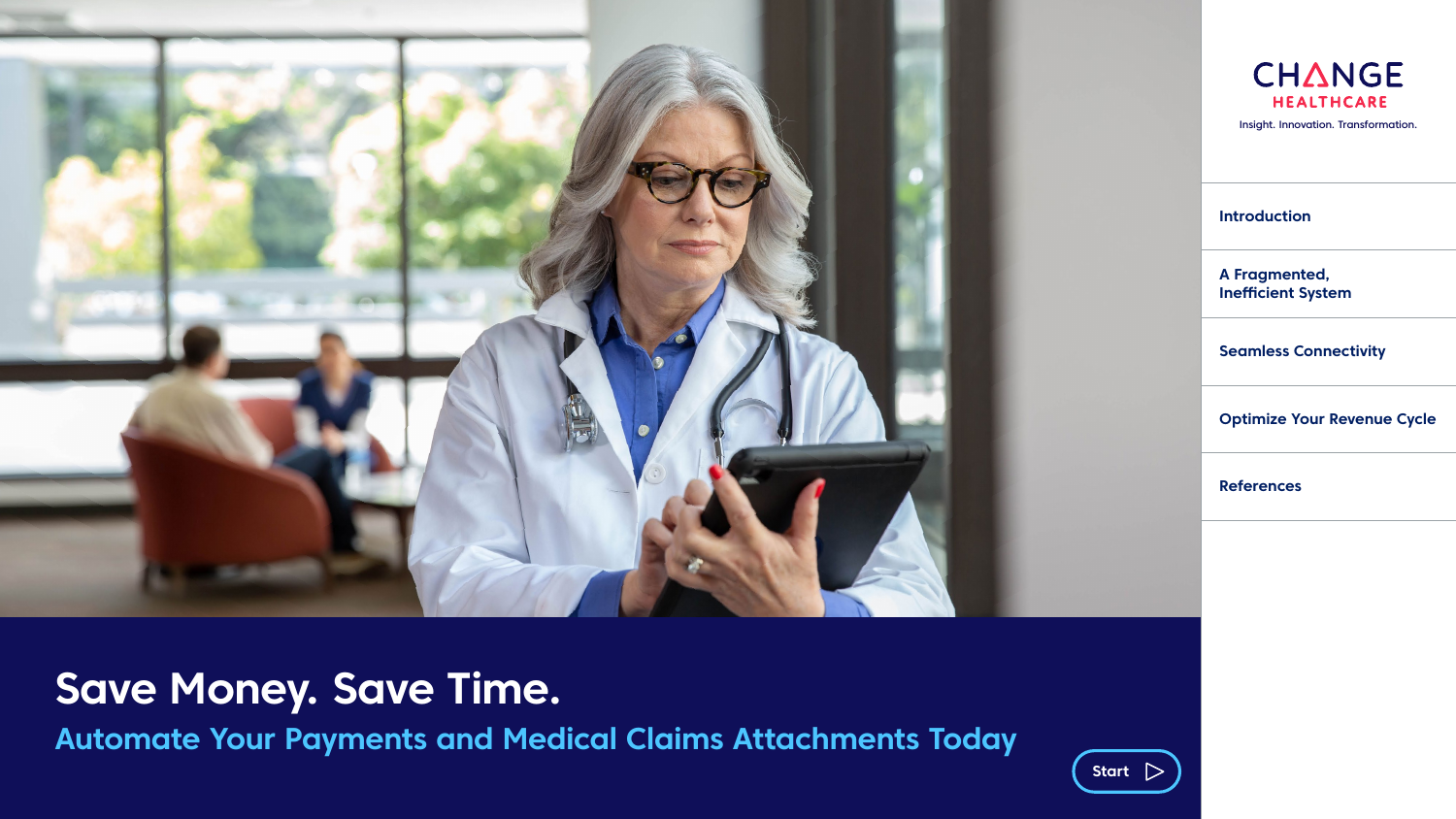### <span id="page-1-0"></span>**Introduction**

Digital solutions that help physician practices operate more efficiently are essential for organizations working to overcome the financial impact of the COVID-19 pandemic. One noteworthy example: Telehealth has become as an important alternative to traditional ambulatory visits by helping ensure both care continuity and cash flow stability.



Even with today's imperative to increase digital connectivity and efficiency, many physician groups remain bound to

manual processes in two critical areas of the revenue cycle: physician claims payment and the transmission of claims-supporting documentation.

As a result, physician groups are vulnerable to slow payments and also must dedicate staff to sorting through a variety of payer-specific requirements for sharing the medical documentation needed to support a claim. These tasks can be complex, time-consuming, and frequently lead to documentation errors or omissions.

The good news is that physician practices can now receive payments electronically while taking advantage of a single, secure platform to transmit claims-supporting documentation to all payers. Taken together, these capabilities can accelerate cash flow, greatly reduce manual effort, and improve claims accuracy.



| <b>Introduction</b>                        |
|--------------------------------------------|
| A Fragmented,<br><b>Inefficient System</b> |
| <b>Seamless Connectivity</b>               |
| <b>Optimize Your Revenue Cycle</b>         |
| <b>References</b>                          |
|                                            |
|                                            |

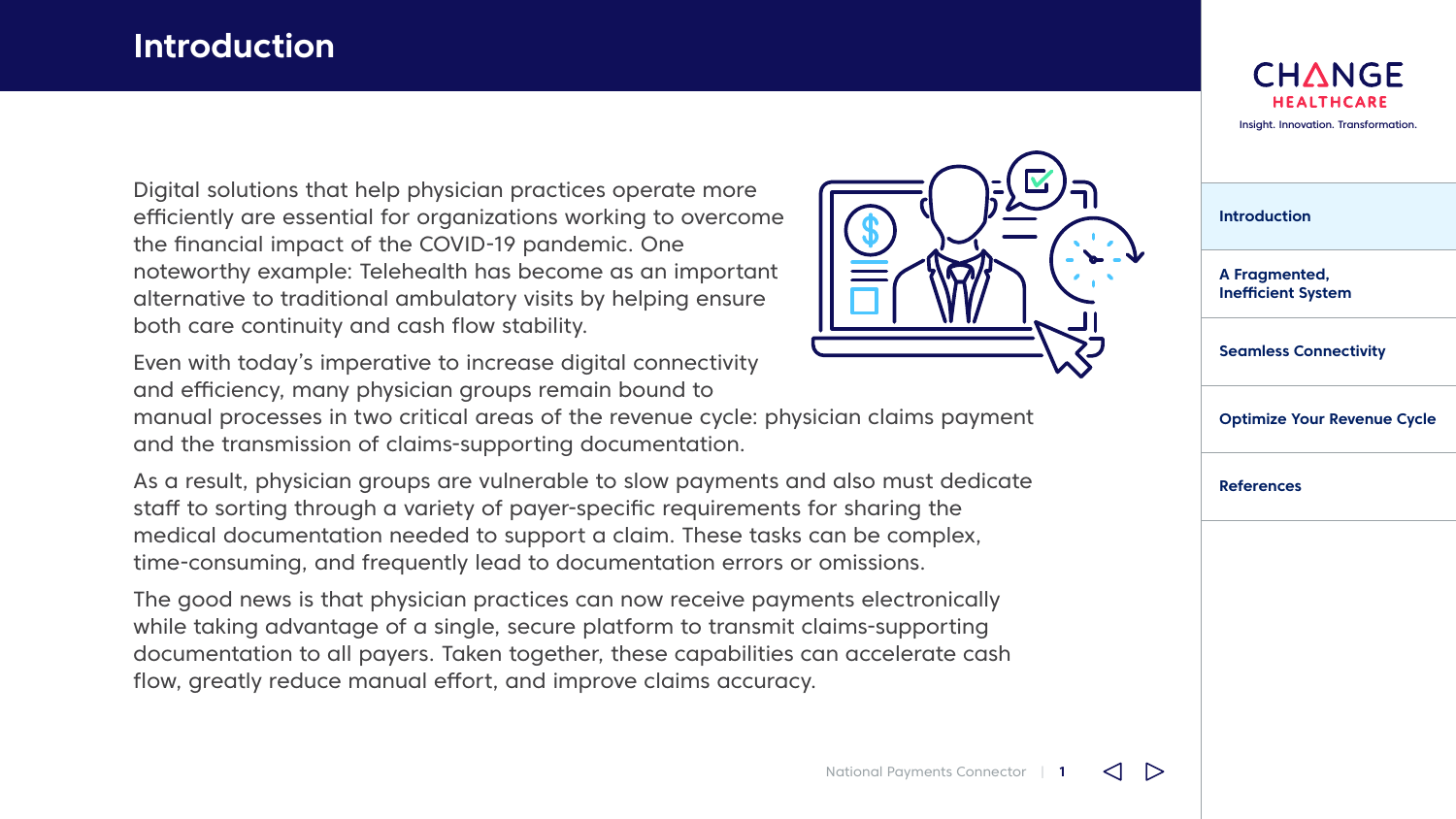### <span id="page-2-0"></span>**A Fragmented, Inefficient System**



The healthcare industry remains highly fragmented. Thousands of community-based physicians and clinics must interact with over 900 payers on a regular basis to ensure reimbursement for services. Each insurer has its own payment and documentation requirements and patient payment responsibilities that vary from plan to plan, adding to the complexity.

The sheer number and diversity of the parties involved have made it difficult to establish mechanisms that can consolidate and streamline connections between payers and providers to support seamless sharing of billing information. It's true many payers have created their own systems for paying providers and receiving documentation electronically. But these applications are laborious to set up and sometimes require paper processing of a fax exchange to complete the process.



| <b>Introduction</b>                        |
|--------------------------------------------|
| A Fragmented,<br><b>Inefficient System</b> |
| <b>Seamless Connectivity</b>               |
| <b>Optimize Your Revenue Cycle</b>         |
| <b>References</b>                          |
|                                            |

 $\triangleright$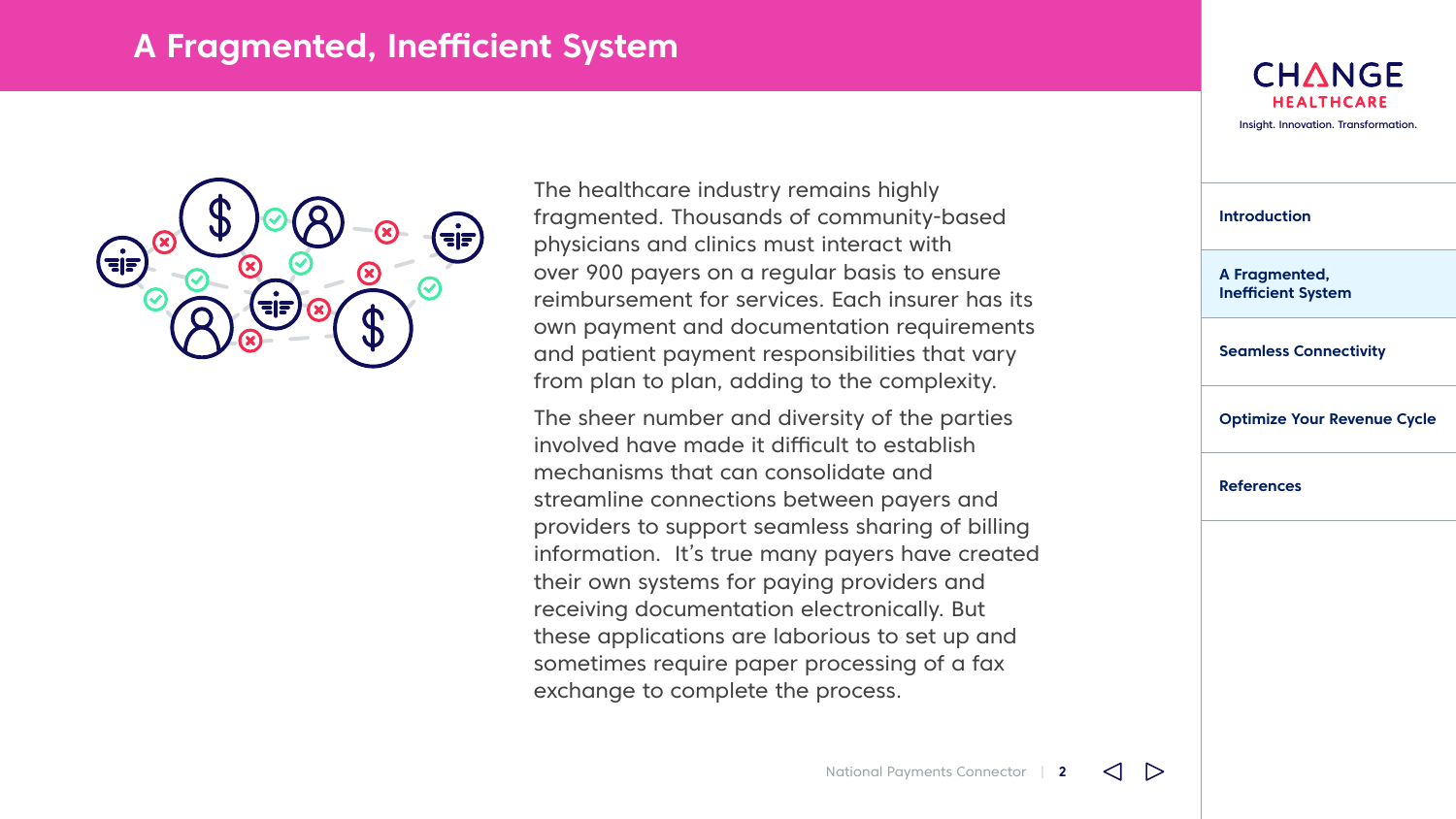## **A Fragmented, Inefficient System**



**30% of payments to providers continue to be sent manually**



# **80%**

**of claims attachments are still sent by mail, fax, or email**

At present, 30% of payments to providers continue to be sent manually.<sup>1</sup> Completing the transition to full electronic payments could produce annual savings of \$915 million across the industry.<sup>2</sup> When it comes to claims attachments, an alarming 80% are still sent by mail, fax, or email.<sup>3</sup> Full automation consequently presents an opportunity to reap an additional \$374 million in savings industrywide.4 And just 34% of consumer healthcare bills are currently paid electronically.<sup>5</sup>

**CHANGE HEALTHCARE** [Insight. Innovation. Transformation.](#page-0-0)

| <b>Introduction</b>                        |
|--------------------------------------------|
| A Fragmented,<br><b>Inefficient System</b> |
| <b>Seamless Connectivity</b>               |
| <b>Optimize Your Revenue Cycle</b>         |
| <b>References</b>                          |
|                                            |





**of consumer healthcare bills are currently paid electronically**

 $\triangleright$ 

⊲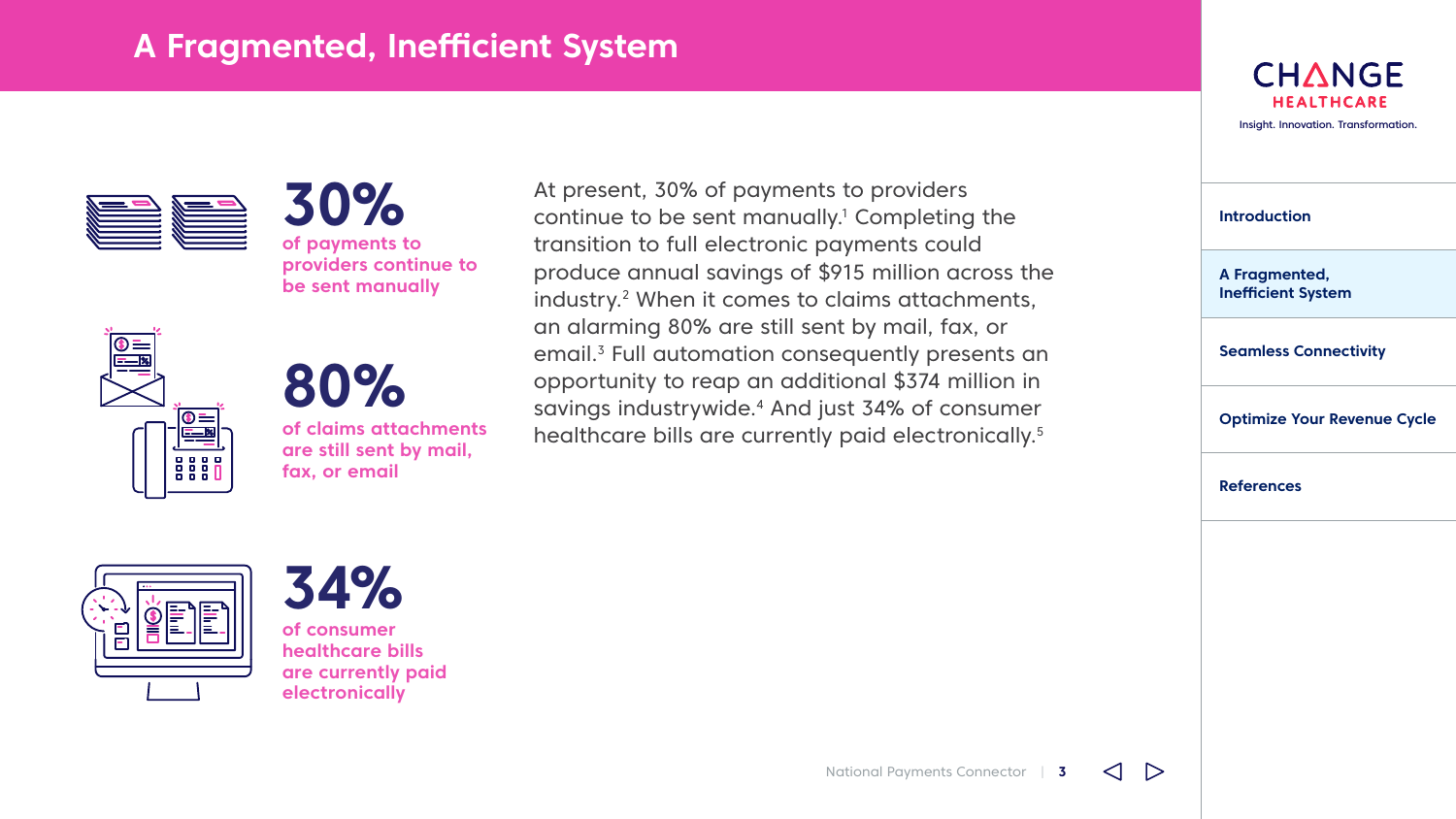#### **A Fragmented, Inefficient System**



The inefficiency of healthcare claims and payment administration extracts a toll: \$350 billion is spent annually on healthcare administrative tasks, and \$40 billion is spent on transactions alone.<sup>6</sup> Yet the numbers dictate that the opportunity for improving efficiency at the provider level is likewise enormous: Automating payments and ERAs can save \$1 and two minutes per claim, while sending claims attachments electronically can save \$2.17 and six minutes per attachment.<sup>7</sup>

**CHANGE HEALTHCARE** [Insight. Innovation. Transformation.](#page-0-0)

| <b>Introduction</b>                        |
|--------------------------------------------|
| A Fragmented,<br><b>Inefficient System</b> |
| <b>Seamless Connectivity</b>               |
| <b>Optimize Your Revenue Cycle</b>         |
| References                                 |
|                                            |

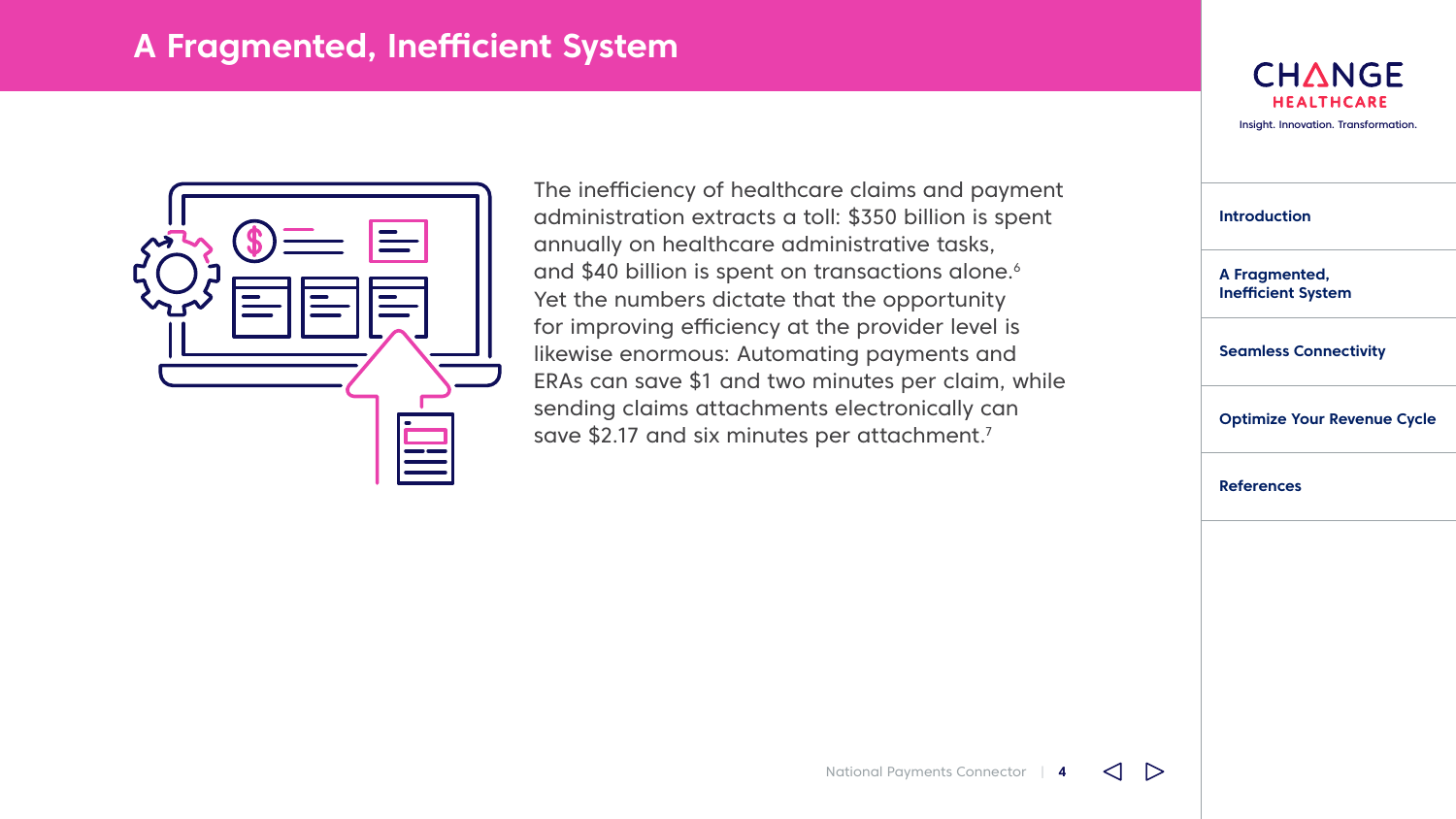#### <span id="page-5-0"></span>**Seamless Connectivity**



Streamlining your payment and attachments procedures is simple with National Payments Connector™, a Change Healthcare solution that helps accelerate reimbursement and expedite provider-payer information exchange. The solution's backbone is our Intelligent Healthcare Network™, which handles 14 billion clinical, financial, and operational transactions and about \$1 trillion in claims data annually, making it one of the largest healthcare data networks around.

Through a one-time, digital enrollment, National Payments Connector immediately connects you with U.S. payers through a single, secure interface, enabling you to receive payments electronically and manage all medical attachments. That means you'll no longer have to parse seemingly endless payer-specific payment and attachment rules or sign up across multiple systems.

**CHANGE HEALTHCARE** [Insight. Innovation. Transformation.](#page-0-0)

| <b>Introduction</b>                        |
|--------------------------------------------|
| A Fragmented,<br><b>Inefficient System</b> |
| <b>Seamless Connectivity</b>               |
| <b>Optimize Your Revenue Cycle</b>         |
| <b>References</b>                          |
|                                            |

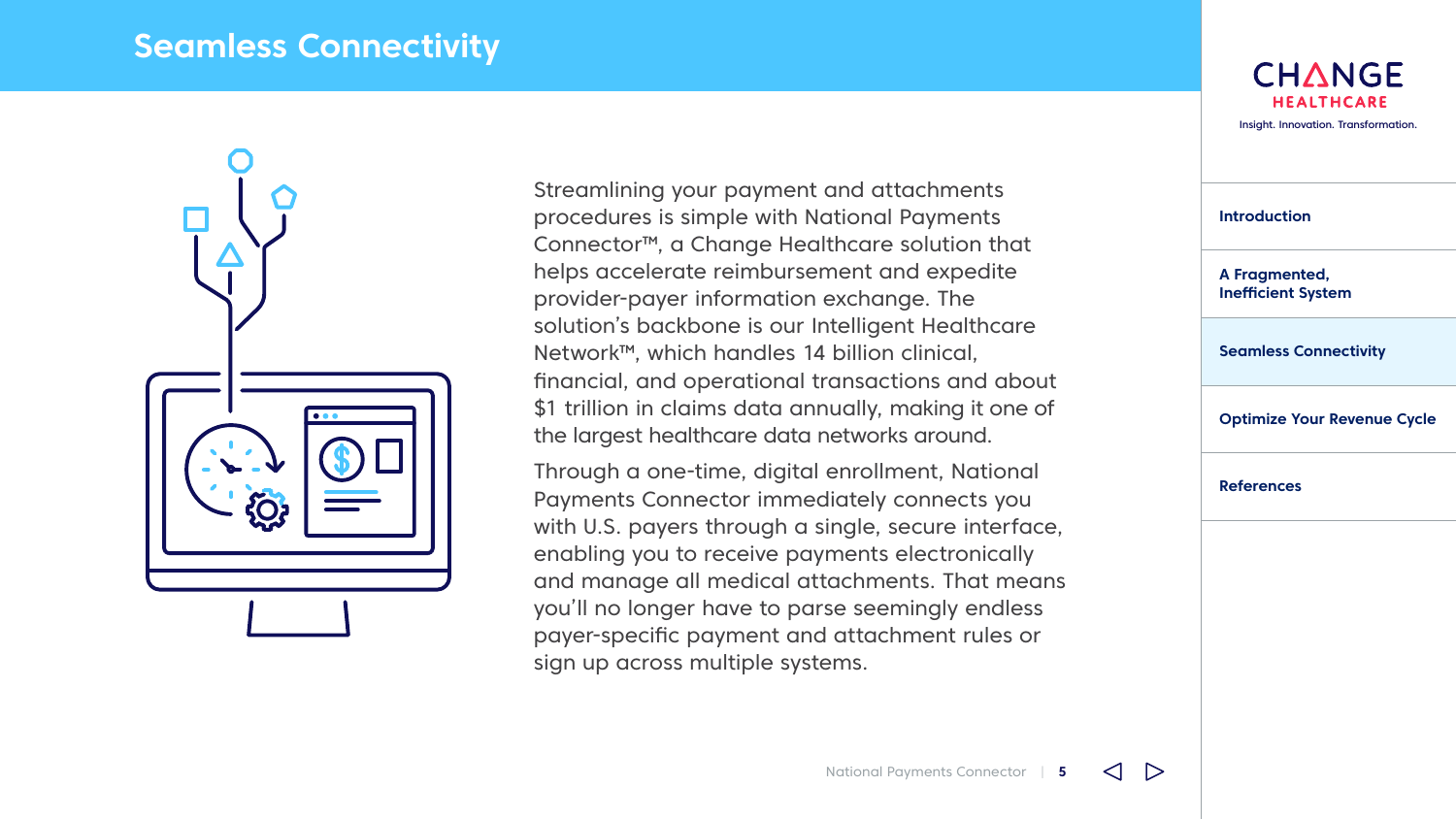#### **Seamless Connectivity**



Instead, simply enroll and you'll receive your payments automatically, deposited directly in your business bank account. With Aetna, one of the nation's largest payers, the system also enables you to receive patient payments electronically, and other payers are will be onboard soon. For medical attachments, just upload the necessary documentation at any stage in the workflow, point it toward to appropriate payer from the easy-touse dashboard, and we'll take it from there.

#### **It's simple, reliable, and fast.**

Here are some of the practical benefits that can result from enrolling your practice in the National Payments Connector solution:

- Reduced staff time and streamlined workflows
- Process and labor cost savings
- Expedited claims adjudication
- Reduced denials
- Accelerated reimbursement
- Improved patient collections and satisfaction

| <b>Introduction</b>                        |
|--------------------------------------------|
| A Fragmented,<br><b>Inefficient System</b> |
| <b>Seamless Connectivity</b>               |
| <b>Optimize Your Revenue Cycle</b>         |
| References                                 |

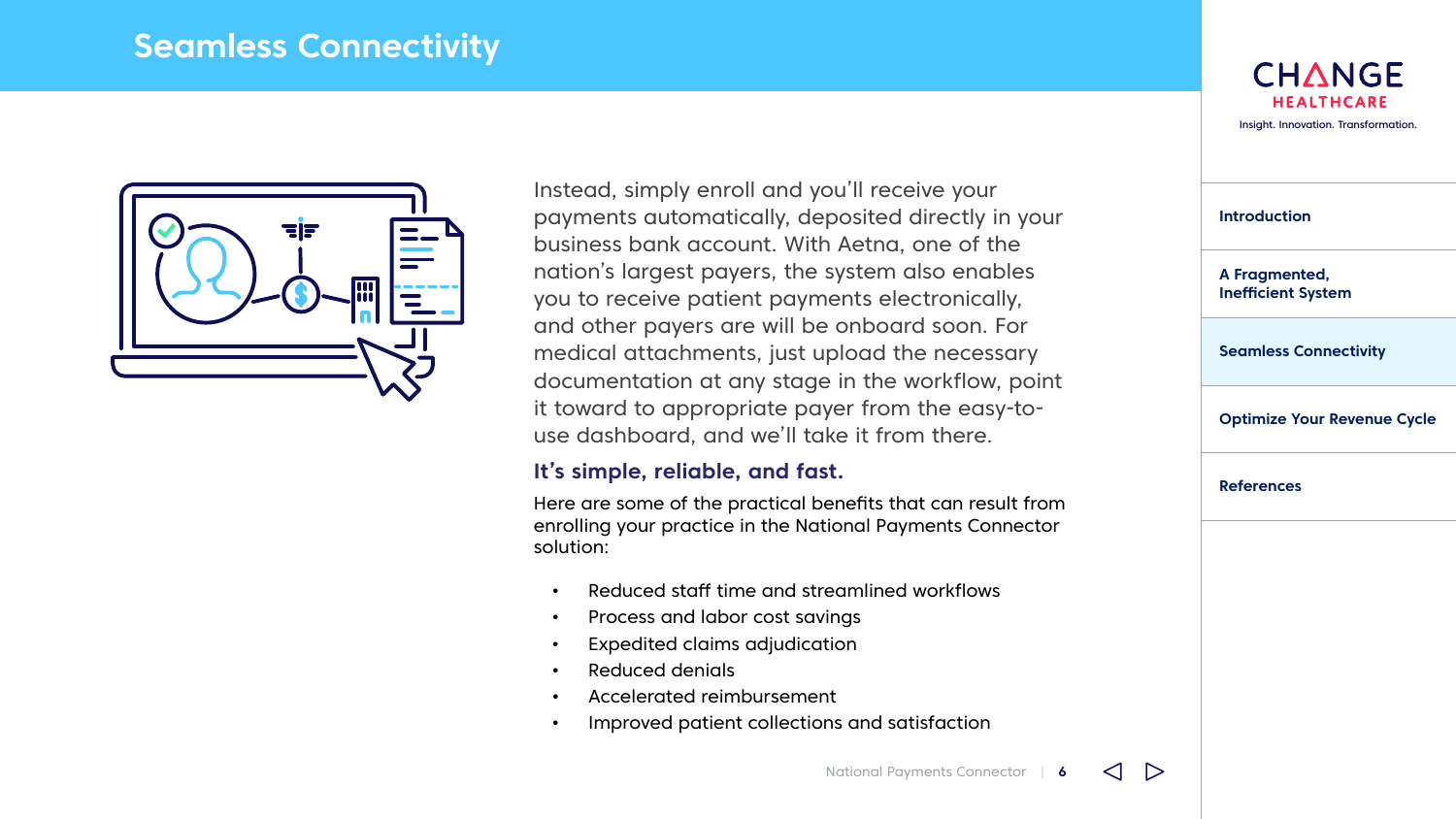#### <span id="page-7-0"></span>**Optimize Your Revenue Cycle**



Physician practices must evolve quickly if they wish to prevail in today's difficult economic climate. Groups can no longer afford to rely on time-consuming, error-prone manual processes when it comes to ensuring clean claims and timely payments. National Payments Connector eliminates a major, longstanding sticking point in physician revenue cycle management by helping to ensure expedited electronic payment and simplified, accurate document transmission. The only real question is, what are you waiting for?

**[Click here to enroll today](https://paymentsconnector.changehealthcare.com/?promo=AD12)** 



| <b>Introduction</b>                        |
|--------------------------------------------|
| A Fragmented,<br><b>Inefficient System</b> |
| <b>Seamless Connectivity</b>               |
| <b>Optimize Your Revenue Cycle</b>         |
| <b>References</b>                          |
|                                            |

National Payments Connector | **7**